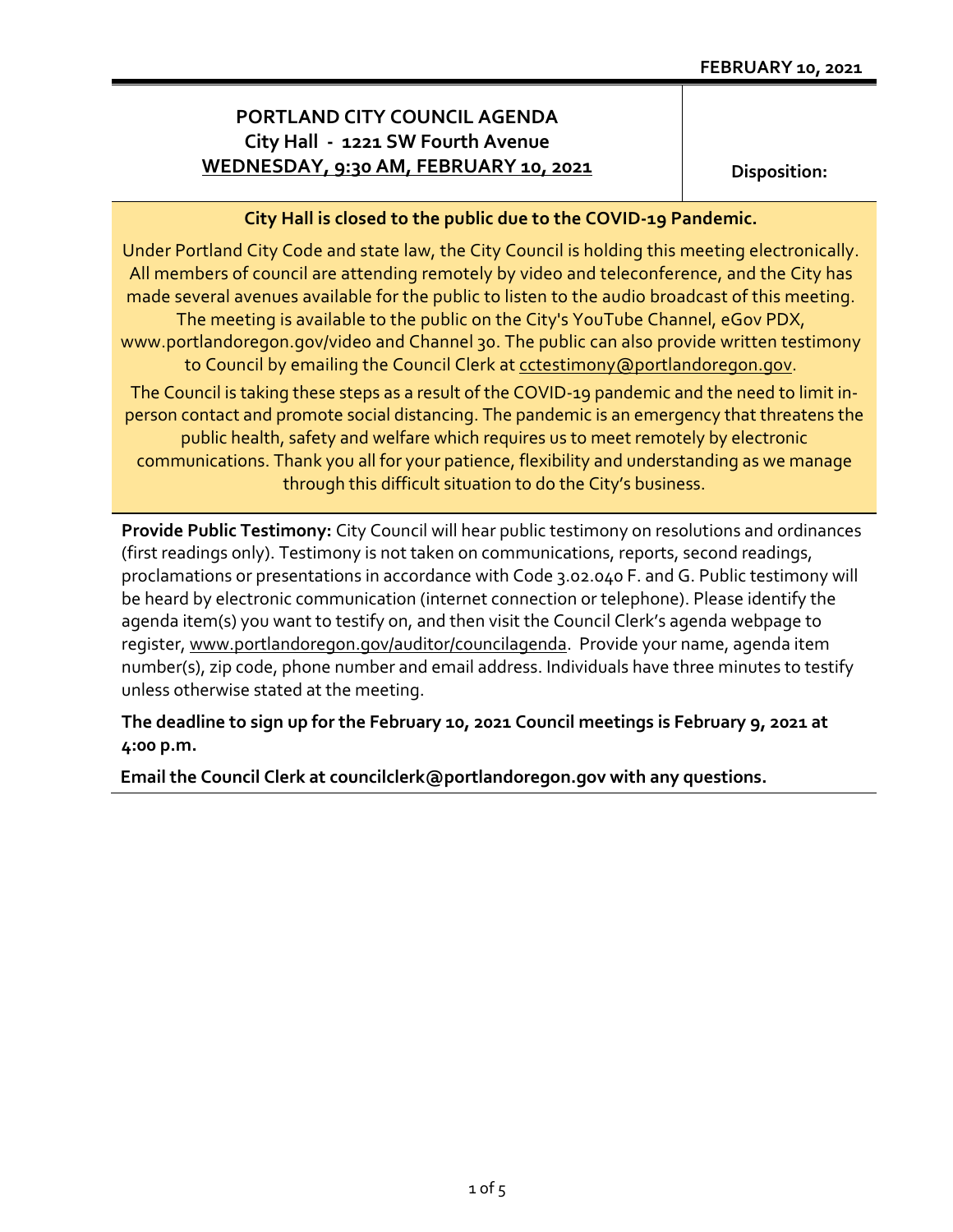## **TIMES CERTAIN**

| 83  | TIME CERTAIN: 9:45 AM - Consider appeal of the Pearl<br>Neighbors for Integrity in Design against the Design<br>Commission's decision to approve, with conditions Hyatt Place, a<br>23-story mixed use building at 350 NW 12th Ave in the Pearl Sub-<br>District of the Central City Plan District (Previous Agenda 30;<br>Findings introduced by Commissioner Ryan; LU 19-145295 DZ)<br>10 minutes requested | This is not a legislative<br>action. There are no<br>ongoing costs to the City<br>associated with this<br>quasi-judicial land use<br>review. City staff costs to<br>conduct Land Use<br>Reviews and process<br>appeals are generally<br>fee-supported; in this<br>case the appeal fee was<br>paid by the appellant.                                                                                                                                                                              |
|-----|---------------------------------------------------------------------------------------------------------------------------------------------------------------------------------------------------------------------------------------------------------------------------------------------------------------------------------------------------------------------------------------------------------------|--------------------------------------------------------------------------------------------------------------------------------------------------------------------------------------------------------------------------------------------------------------------------------------------------------------------------------------------------------------------------------------------------------------------------------------------------------------------------------------------------|
|     | <b>CONSENT AGENDA</b>                                                                                                                                                                                                                                                                                                                                                                                         |                                                                                                                                                                                                                                                                                                                                                                                                                                                                                                  |
|     | <b>Mayor Ted Wheeler</b>                                                                                                                                                                                                                                                                                                                                                                                      |                                                                                                                                                                                                                                                                                                                                                                                                                                                                                                  |
|     | <b>Bureau of Emergency Management</b>                                                                                                                                                                                                                                                                                                                                                                         |                                                                                                                                                                                                                                                                                                                                                                                                                                                                                                  |
| *84 | Authorize Portland Bureau of Emergency Management<br>application to the Federal Emergency Management Agency for<br>Building Resilient Infrastructure and Community Grant in the<br>amount of \$571,875 for solar power and power storage at the East<br>Portland Community Center (Ordinance)                                                                                                                 | This action is accepting<br>authorization to apply to<br>receive a Federal<br>Emergency<br>Management Agency's<br><b>Building Resilient</b><br>Infrastructure and<br>Community Grant in the<br>amount of \$571,875 and<br>will be used for solar<br>power and power<br>storage at the East<br><b>Portland Community</b><br>Center. This grant does<br>have a matching<br>requirement but has<br>already been met. If<br>successful, grant will be<br>incorporated into the FY<br>2021-22 Budget. |
|     | <b>Office of Management and Finance</b>                                                                                                                                                                                                                                                                                                                                                                       |                                                                                                                                                                                                                                                                                                                                                                                                                                                                                                  |

## **Office of Management and Finance**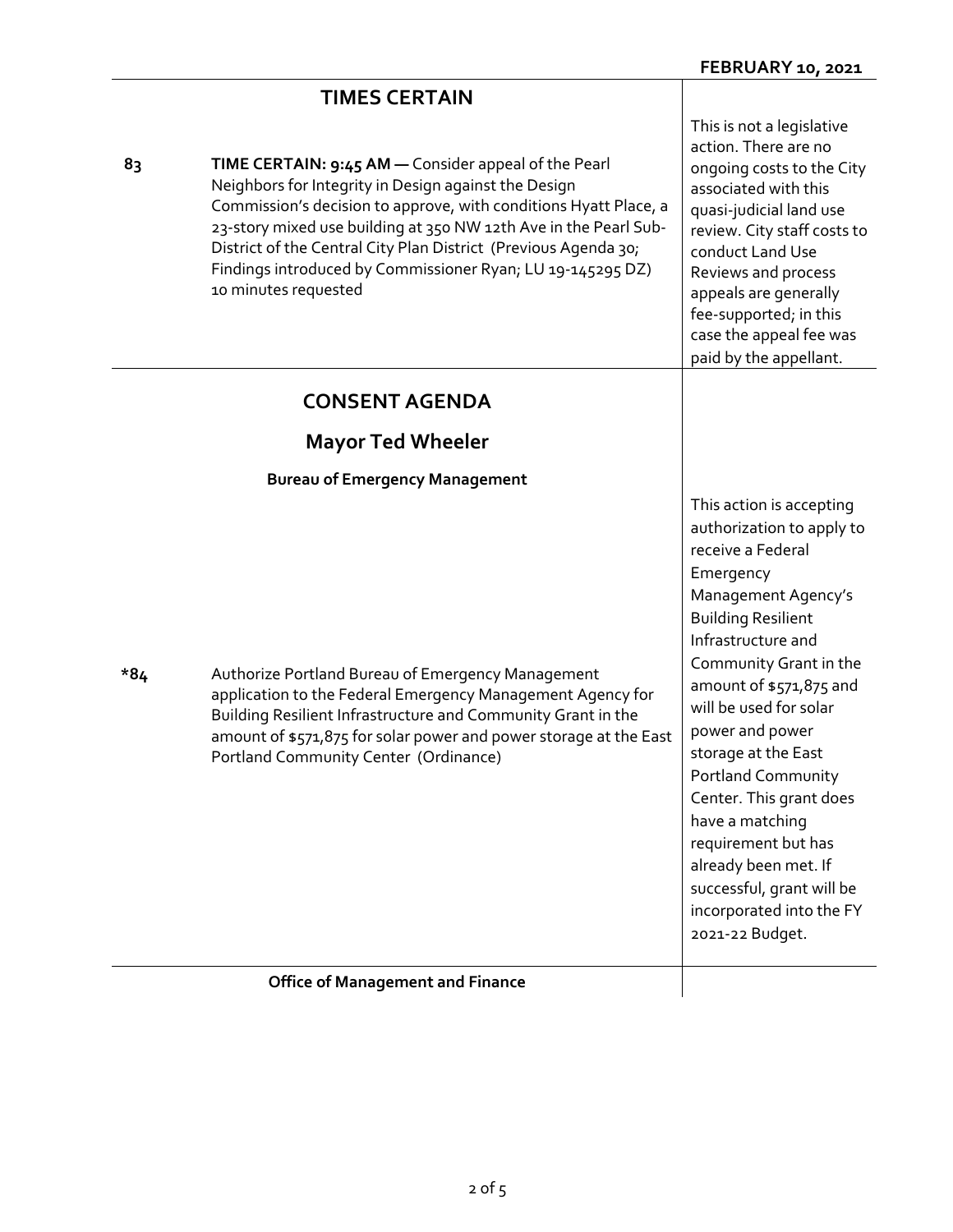| $*8_{5}$ | Pay property damage claim of Sushila Nath in the sum of \$11,761<br>resulting from a motor vehicle collision involving the Portland<br>Police Bureau (Ordinance)             | FEBRUARY 10, 2021<br>Total cost to the City to<br>settle the claim is<br>\$11,761. The source of<br>funding is the City's<br><b>Insurance and Claims</b><br>Fund. All costs of the<br>settlement are in the<br>current fiscal year.                                                                                                                                                                                                                               |
|----------|------------------------------------------------------------------------------------------------------------------------------------------------------------------------------|-------------------------------------------------------------------------------------------------------------------------------------------------------------------------------------------------------------------------------------------------------------------------------------------------------------------------------------------------------------------------------------------------------------------------------------------------------------------|
| 86       | Create a new non-represented classification of Government<br>Relations Specialist I and establish a compensation range for this<br>classification (Second Reading Agenda 69) | While there is no direct<br>fiscal impact to creating<br>this classification, it is<br>likely to result in<br>increased personnel<br>costs to the Office of<br><b>Government Relations.</b><br>The bureau has<br>accounted for this cost in<br>its FY 2021-22<br>Requested Budget and<br>has sufficient vacancy<br>savings in FY 2020-21 to<br>cover any increase.                                                                                                |
|          | <b>REGULAR AGENDA</b>                                                                                                                                                        |                                                                                                                                                                                                                                                                                                                                                                                                                                                                   |
|          | <b>Mayor Ted Wheeler</b>                                                                                                                                                     |                                                                                                                                                                                                                                                                                                                                                                                                                                                                   |
|          | <b>Office of Management and Finance</b>                                                                                                                                      |                                                                                                                                                                                                                                                                                                                                                                                                                                                                   |
| 87       | Accept bid of \$1,921,557 from Just Bucket Excavating, Inc. for the<br>Connected Cully Project (Procurement Report - Bid No.<br>00001505) 10 minutes requested               | The engineer's estimate<br>for this project was<br>\$2,710,419 and the<br>confidence level was<br>Moderate. Based on the<br>proposal received, PBOT<br>anticipates the<br>construction contract<br>cost to not exceed<br>\$1,921,557 which is<br>30.19% under the<br>engineer's estimate.<br><b>PBOT</b> has funds<br>budgeted in the FY 20-21<br>Revised and FY 21-22<br><b>Requested Budget and</b><br>five year Capital<br><b>Improvement Plans</b><br>(CIPs). |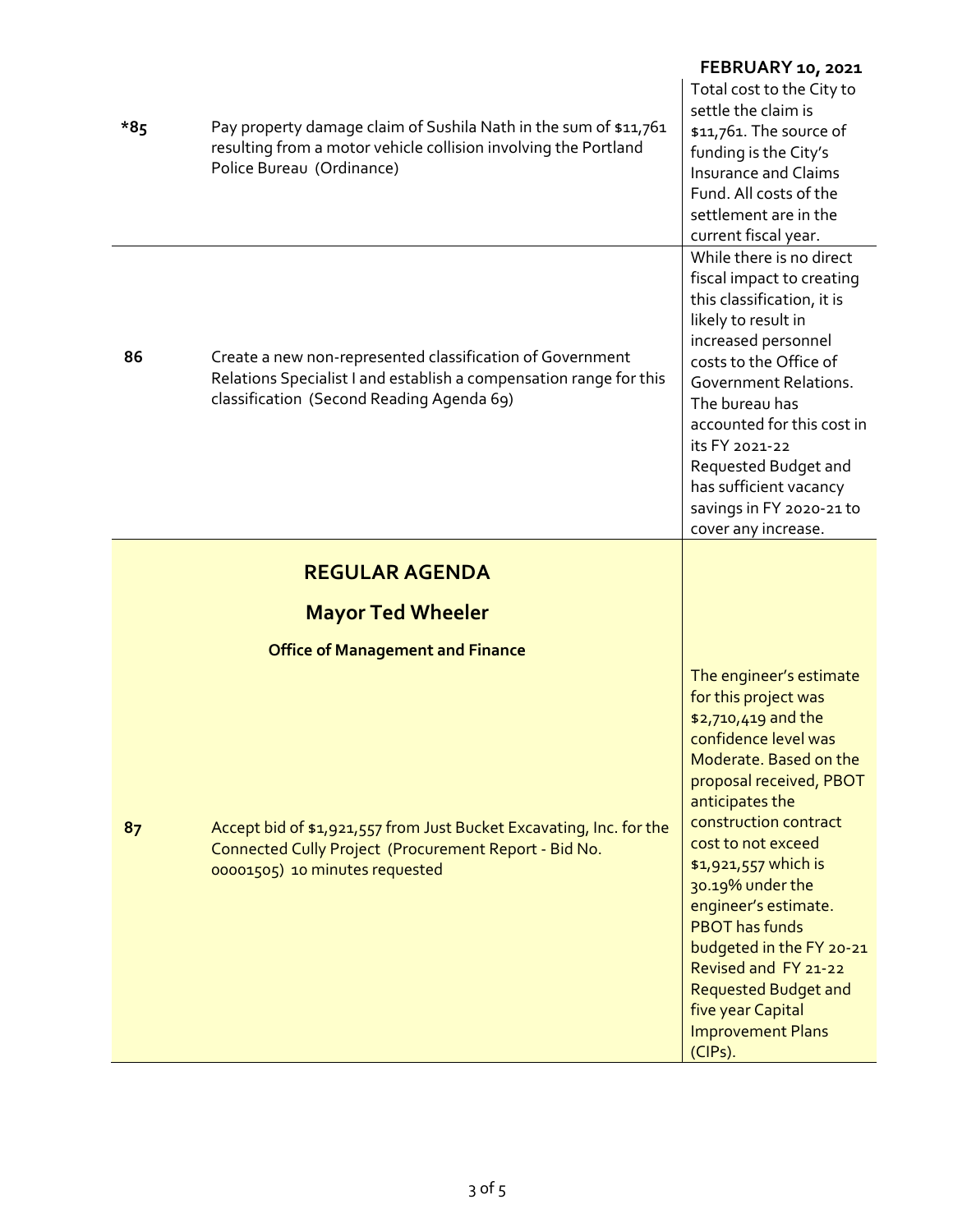|    |                                                                                                                                                                                          | FEBRUARY 10, 2021                                                                                                                                                                                                                                                                                                             |
|----|------------------------------------------------------------------------------------------------------------------------------------------------------------------------------------------|-------------------------------------------------------------------------------------------------------------------------------------------------------------------------------------------------------------------------------------------------------------------------------------------------------------------------------|
| 88 | Accept bid of MJ Hughes Construction, Inc. for the Red Electric<br>Trail Project for \$2,328,062 (Procurement Report - Bid No.<br>00001529) 15 minutes requested                         | Based on bids received,<br>PBOT anticipates the<br>construction contract<br>cost to be \$2,328,062.10<br>which was within the<br>engineer's estimate. The<br>project is budgeted in<br>the Bureau's FY 20-21<br><b>Revised Budget and FY</b><br>21-22 Requested Budget<br>and Five Year CIPs.                                 |
| 89 | Accept bid of Westech Construction, Inc. for the Better Naito<br>Forever Project for \$2,889,601 (Procurement Report - Bid No.<br>00001532) 15 minutes requested                         | The project is budgeted<br>in the Bureau's FY 20-21<br><b>Revised Budget and FY</b><br>21-22 Requested Budget<br>and Five Year CIPs.                                                                                                                                                                                          |
| 90 | Accept bid of \$2,785,180 from Paul Brothers, Inc. for the Gabriel<br>Park Play Area Improvements Project (Procurement Report - Bid<br>No. 00001559) 10 minutes requested                | The project is budgeted<br>in the Bureau's FY 20-21<br><b>Revised Budget and FY</b><br>21-22 Requested Budget<br>and Five Year CIPs.                                                                                                                                                                                          |
| 91 | Accept the Chief Procurement Officer's report recommending the<br>award of contract for digester cleaning services to Synagro West,<br>LLC for \$6,250,000 (Report) 10 minutes requested | Based on bids received,<br><b>BES</b> anticipates the<br>contract cost to be<br>\$6,250,000. Costs will be<br>related to any purchases<br>resulting from the<br>proposed contract with<br>Synagro West, LLC.<br>Funding for this<br>purchase is available in<br>BES's budget in the<br><b>Sewer System Operating</b><br>Fund. |
|    | <b>Commissioner Jo Ann Hardesty</b>                                                                                                                                                      |                                                                                                                                                                                                                                                                                                                               |
|    | <b>Office of Community and Civic Life</b>                                                                                                                                                |                                                                                                                                                                                                                                                                                                                               |